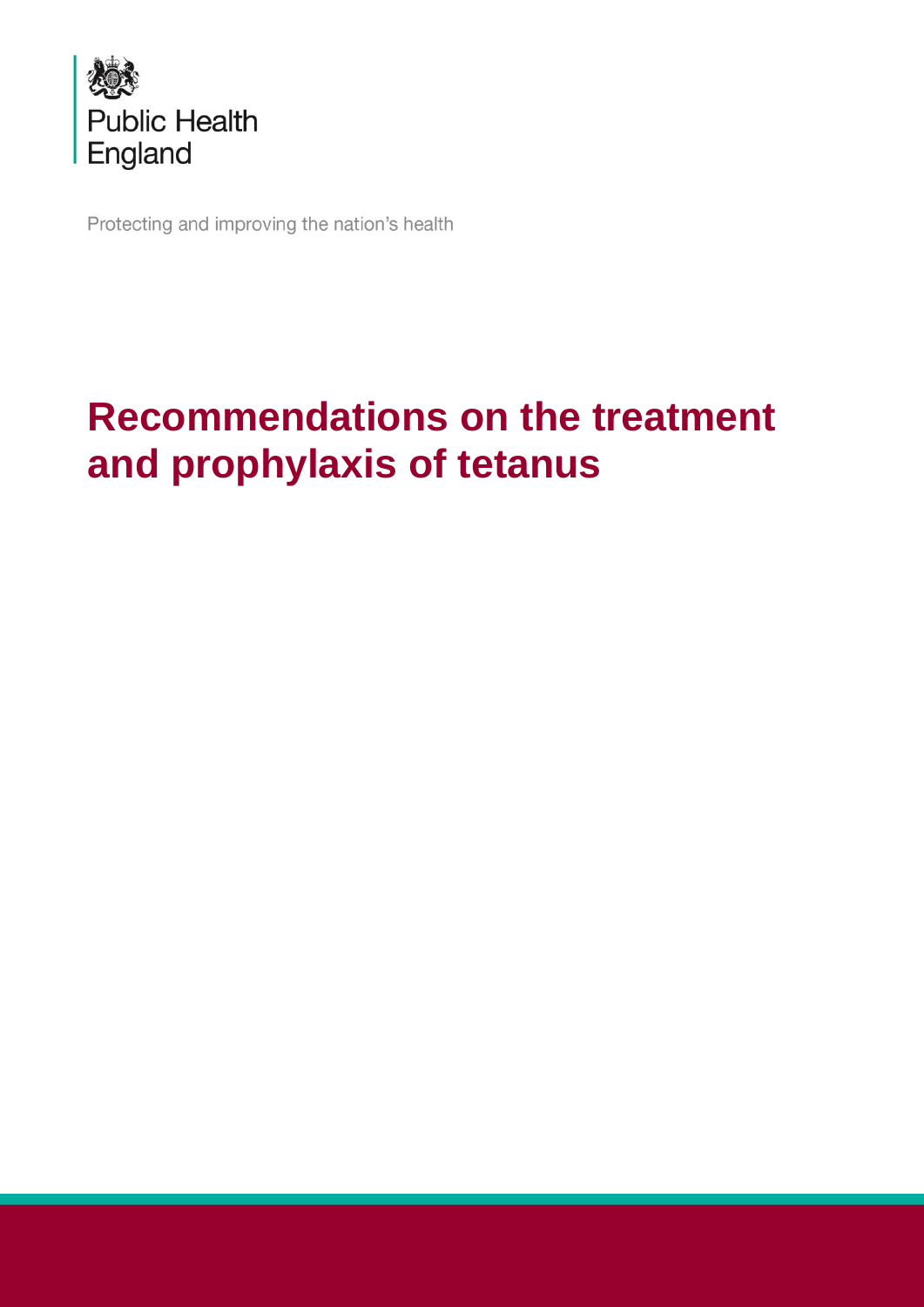## <span id="page-1-0"></span>About Public Health England

Public Health England exists to protect and improve the nation's health and wellbeing, and reduce health inequalities. We do this through world-leading science, knowledge and intelligence, advocacy, partnerships and the delivery of specialist public health services. We are an executive agency of the Department of Health and Social Care, and a distinct delivery organisation with operational autonomy. We provide government, local government, the NHS, Parliament, industry and the public with evidence-based professional, scientific and delivery expertise and support.

Public Health England Wellington House 133-155 Waterloo Road London SE1 8UG Tel: 020 7654 8000 [www.gov.uk/phe](http://www.gov.uk/phe) Twitter: [@PHE\\_uk](https://twitter.com/PHE_uk) Facebook: [www.facebook.com/PublicHealthEngland](http://www.facebook.com/PublicHealthEngland)

Interim Guidance prepared by: Gayatri Amirthalingam, Charlotte Gower, Mary Ramsay Acknowledgements:

The authors gratefully acknowledge the expert review and advice received from:

- Professor Ray Borrrow, Professor Elizabeth Miller and other PHE colleagues in the Immunisation and Counter Measures and Microbiology Departments
- Professor Andy Pollard as chair of the Joint Committee on Vaccination and Immunisation (JCVI)
- Dr Paul Stickings and colleagues at National Institute for Biological Standards and Control (NIBSC)
- Dr Abhishek Katiyar at Royal Free London NHS Foundation Trust

## **OGL**

© Crown copyright 2018

You may re-use this information (excluding logos) free of charge in any format or medium, under the terms of the Open Government Licence v3.0. To view this licence, visit [OGL.](https://www.nationalarchives.gov.uk/doc/open-government-licence/version/3/) Where we have identified any third party copyright information you will need to obtain permission from the copyright holders concerned.

Published July 2018 PHE publications **PHE** supports the UN

gateway number: 2018030 Sustainable Development Goals



SUSTAINABLE GWALS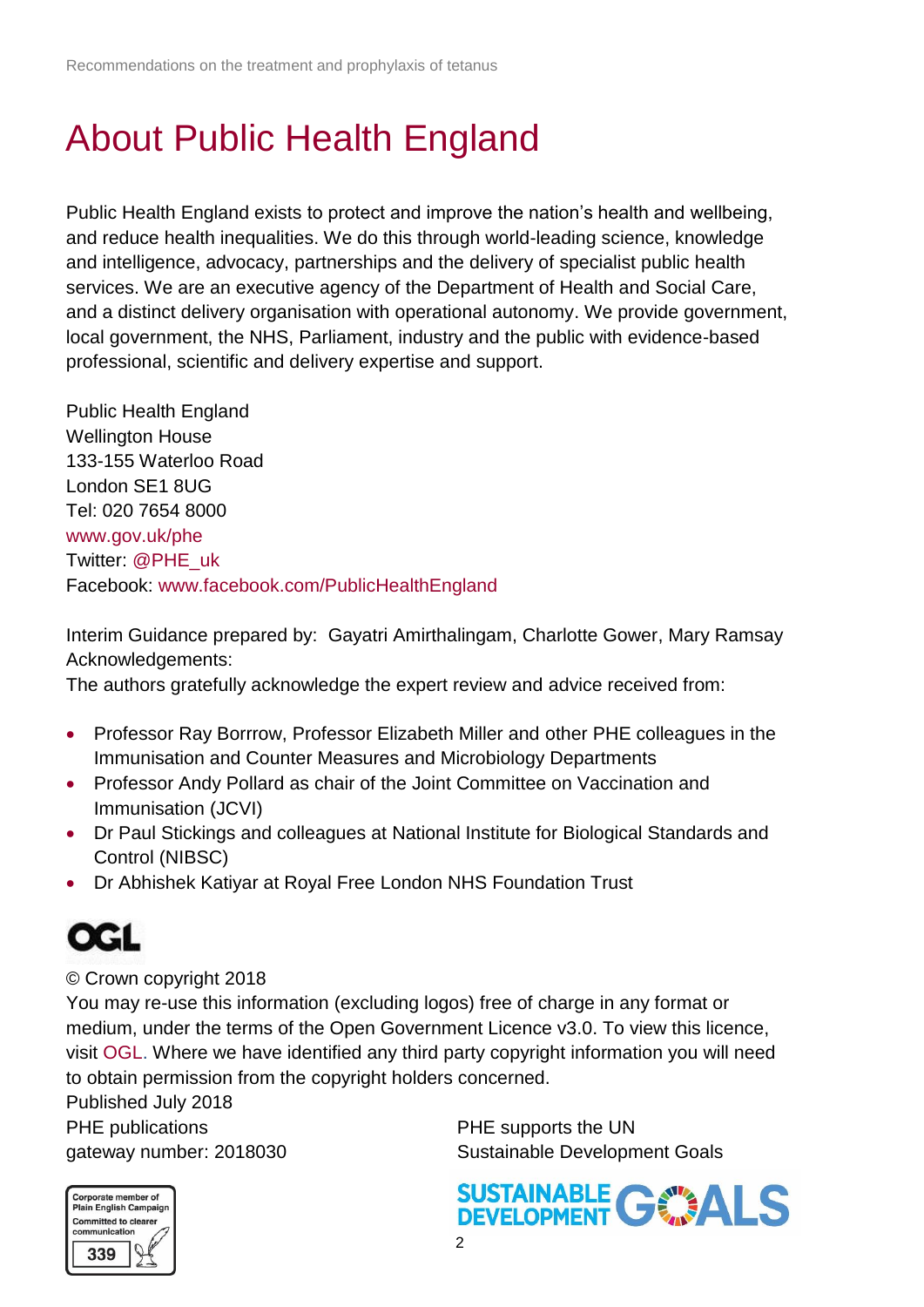### **Contents**

| <b>About Public Health England</b>                                              | $\mathbf{2}^{\circ}$ |
|---------------------------------------------------------------------------------|----------------------|
| Background                                                                      | 4                    |
| Recommendations:                                                                | 5                    |
| 1. Management of tetanus prone wounds                                           | 5                    |
| 2. Treatment of Clinical Tetanus with Intravenous Immunoglobulin (IVIG)         | 8                    |
| Appendix: Results from Tetanus Antitoxin assays for Human Normal Immunoglobulin | 10                   |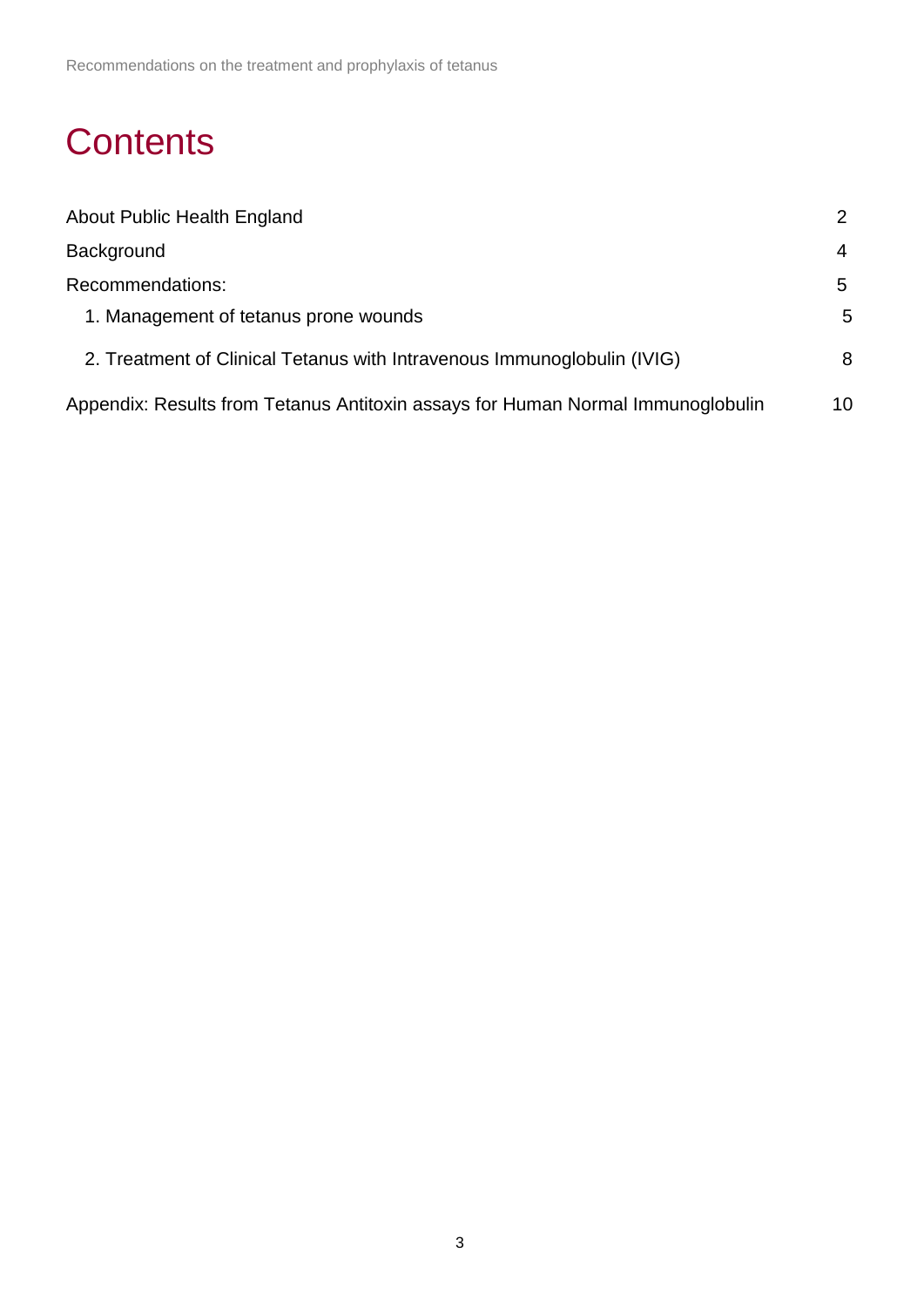## <span id="page-3-0"></span>**Background**

National guidelines on the management of tetanus prone injuries and clinically suspected tetanus cases are published and updated by Public Health England (PHE).

For tetanus-prone injuries, based on a risk assessment on the nature of the wound and immunisation status of the individual, a reinforcing dose of tetanus containing vaccine and/or of a prophylactic dose of tetanus immunoglobulin (TIG), given intra-muscularly. The recommended treatment for clinically suspected cases of tetanus is an IV preparation.

The supply of tetanus immunoglobulin (TIG) has been limited for a number of years and an IV-TIg product is no longer available in the UK. The use of normal preparations of immunoglobulin (for intravenous (IV) and sub-cutaneous / intramuscular use) has been recommended as an alternative since it contains reasonable levels of tetanus antibody when measured by ELISA. Recommendations for use of specific products was based on testing of commonly used products, Subgam (for tetanus-prone injuries) and Vigam (for suspected clinical cases) by the National Institute of Biological Standards (NIBS) for anti-tetanus antibodies. Testing revealed a good correlation between ELISA and in vivo Toxin Neutralising Test (TNT) anti-toxin assays for both Vigam and Subgam. The levels detected were used to estimate the equivalent doses of normal immunoglobulin to achieve the recommended dose of tetanus anti-toxin.

In April 2018, updated interim guidance for the treatment of clinically suspected tetanus cases, was issued in response to changes in available IV immunoglobulin products in the NHS. Based on testing carried out by NIBSC of seven other IV immunoglobulin products to determine if they have similar levels of tetanus antibody, it was recommended that they may used as alternatives to previously tested products.

PHE has recently become aware of a severe shortage of IM-TIG and Subgam available in the NHS for the management of tetanus prone wounds. Furthermore the alternative HNIG products that are approved for use by NHS England are also in limited supply. As a consequence, PHE have urgently reviewed the existing evidence and data to prioritise the use of TIG /HNIG for susceptible individuals who have sustained high risk injuries, and are at greatest risk.

Guidance for classifying tetanus-prone injuries has also been revised.

**This advice supersedes recommendations in the current tetanus advice for health professionals:**

<https://www.gov.uk/government/publications/tetanus-advice-for-health-professionals> and the Green Book.

<https://www.gov.uk/government/publications/tetanus-the-green-book-chapter-30>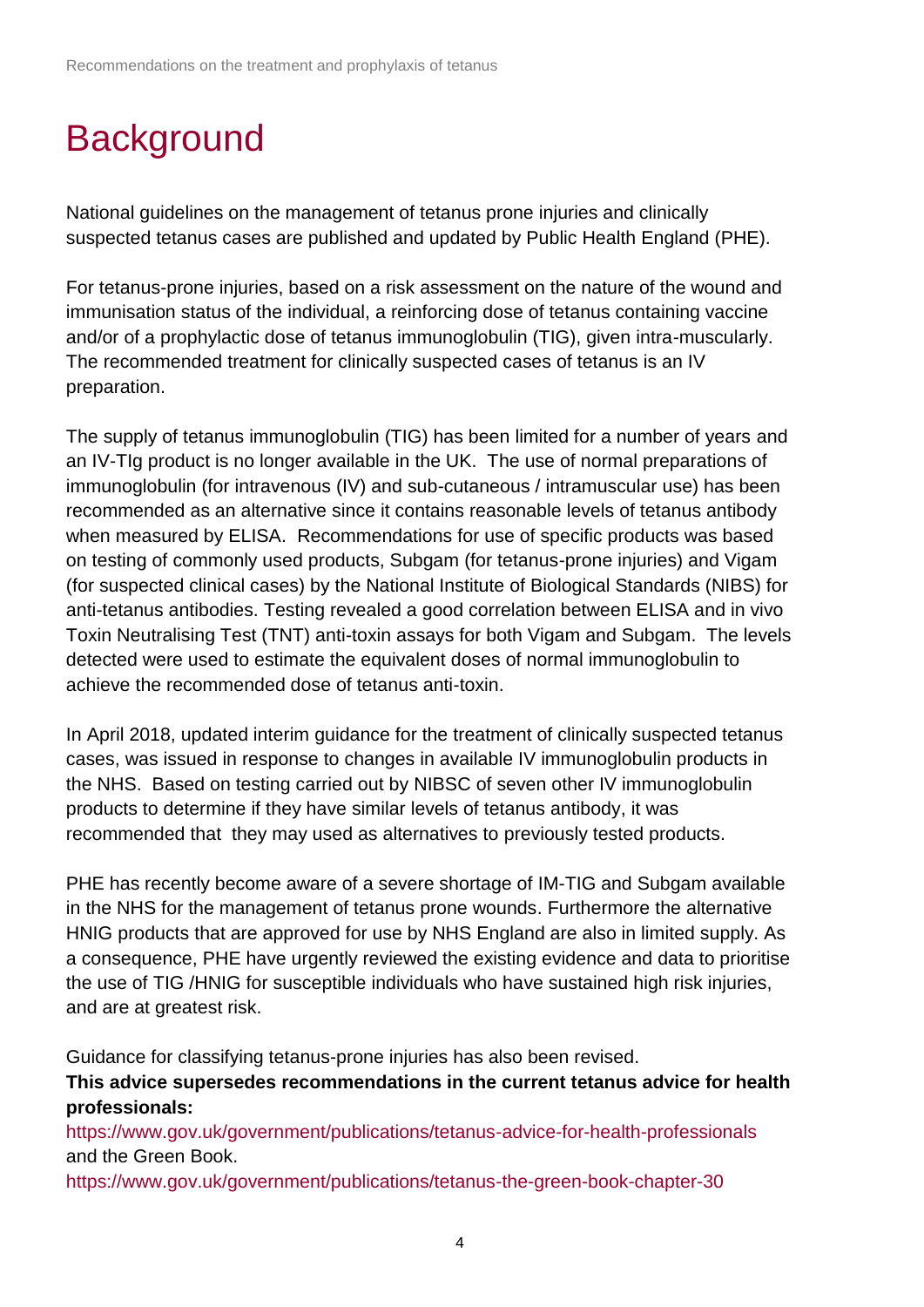Full details will be issued in the revised PHE Guidelines for Management of Clinical Tetanus and of Tetanus-prone Wounds, which will be published in 2018. However, in light of current stock shortages, these interim recommendations regarding immunoglobulin use for treatment and prophylaxis are published here in advance of the main guidance document.

### <span id="page-4-0"></span>Recommendations:

#### <span id="page-4-1"></span>1. Management of tetanus prone wounds

Tetanus-prone wounds include:

- puncture-type injuries acquired in a contaminated environment and likely therefore to contain tetanus spores e.g. gardening injuries
- wounds containing foreign bodies
- compound fractures
- wounds or burns with systemic sepsis
- certain animal bites and scratches although smaller bites from domestic pets are generally puncture injuries animal saliva should not contain tetanus spores unless the animal has been routing in soil or lives in an agricultural setting

Note: individual risk assessment is required and this list is not exhaustive e.g. a puncture- wound from discarded needle found in a park may be a tetanus-prone injury but a needlestick injury in a medical environment is not.

#### High-risk tetanus-prone wounds include:

Any of the above with either:

- heavy contamination with material likely to contain tetanus spores e.g. soil, manure
- wounds or burns that show extensive devitalised tissue
- wounds or burns that require surgical intervention that is delayed for more than six hours are high risk even if the contamination was not initially heavy

Thorough cleaning of wounds is essential. If the wound, burn or injury fulfils the above criteria, IM-TIg or HNIG for subcutaneous use, and/or a reinforcing dose of tetanuscontaining vaccine should be given for immediate and long-term protection, according to the recommendations in the Table overleaf.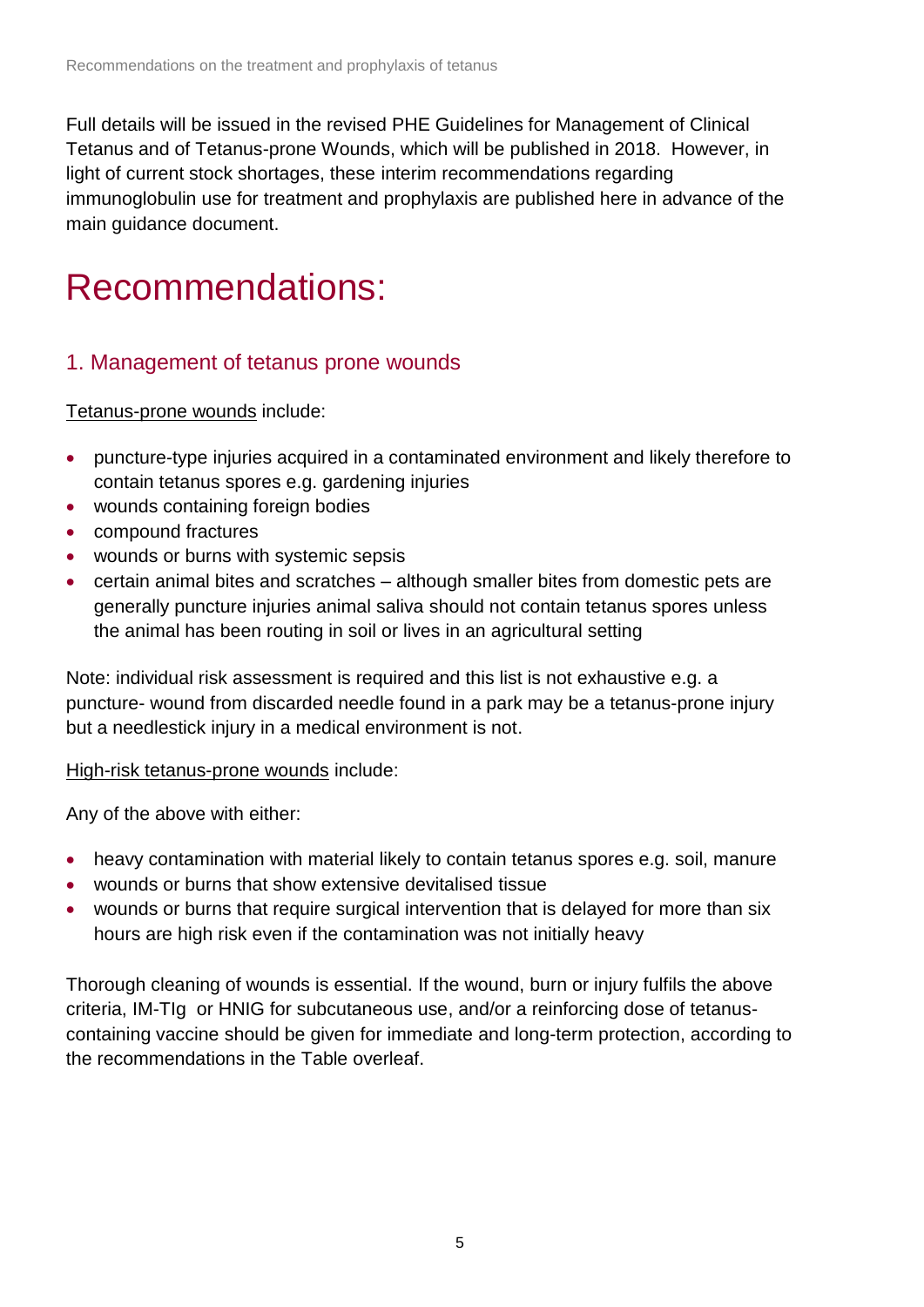### Tetanus Immunisation and Prophylaxis Following Injuries

| <b>Immunisation Status</b>                                                                                                                                                                                                                                                                             |                                          | <b>Immediate treatment</b>                                                             | <b>Later treatment</b>                                                                                              |                                                                                                     |
|--------------------------------------------------------------------------------------------------------------------------------------------------------------------------------------------------------------------------------------------------------------------------------------------------------|------------------------------------------|----------------------------------------------------------------------------------------|---------------------------------------------------------------------------------------------------------------------|-----------------------------------------------------------------------------------------------------|
|                                                                                                                                                                                                                                                                                                        | <b>Clean wound</b>                       | <b>Tetanus Prone</b>                                                                   | High risk tetanus prone                                                                                             |                                                                                                     |
| Those aged 11 years and<br>over, who have received an<br>adequate priming course of<br>tetanus vaccine <sup>1</sup> with the last<br>dose within 10 years<br>Children under 5 years who<br>have received an adequate<br>priming course                                                                 | None required                            | None required                                                                          | None required                                                                                                       | Further doses as required to<br>complete the recommended<br>schedule (to ensure future<br>immunity) |
| Received adequate priming<br>course of tetanus vaccine <sup>1</sup> but<br>last dose more than 10 years<br>lago<br>Children aged 5-10 years who<br>have received an adequate<br>priming course but no<br>preschool booster<br>Includes UK born after 1961<br>with history of accepting<br>vaccinations | None required                            | Immediate reinforcing dose of<br><b>I</b> vaccine                                      | Immediate reinforcing dose of<br>vaccine<br>One dose of human tetanus<br>immunoglobulin $^2$ in a different<br>site | Further doses as required to<br>complete the recommended<br>schedule (to ensure future<br>immunity) |
| Not received adequate priming<br>$\parallel$ course of tetanus g vaccine $^1$                                                                                                                                                                                                                          | <b>Ilmmediate</b><br>reinforcing dose of | Immediate reinforcing dose of<br>llvaccine                                             | Immediate reinforcing dose of<br>vaccine                                                                            |                                                                                                     |
| Includes uncertain<br>ll <i>immunisation status and/or</i><br>born before 1961                                                                                                                                                                                                                         | vaccine                                  | One dose of human tetanus<br>immunoglobulin <sup>1</sup> in a different<br><b>Site</b> | One dose of human tetanus<br>immunoglobulin $^2$ in a different<br>site                                             |                                                                                                     |

1. At least three doses of tetanus vaccine 2. If TIG is not available, HNIG may be used as an alternate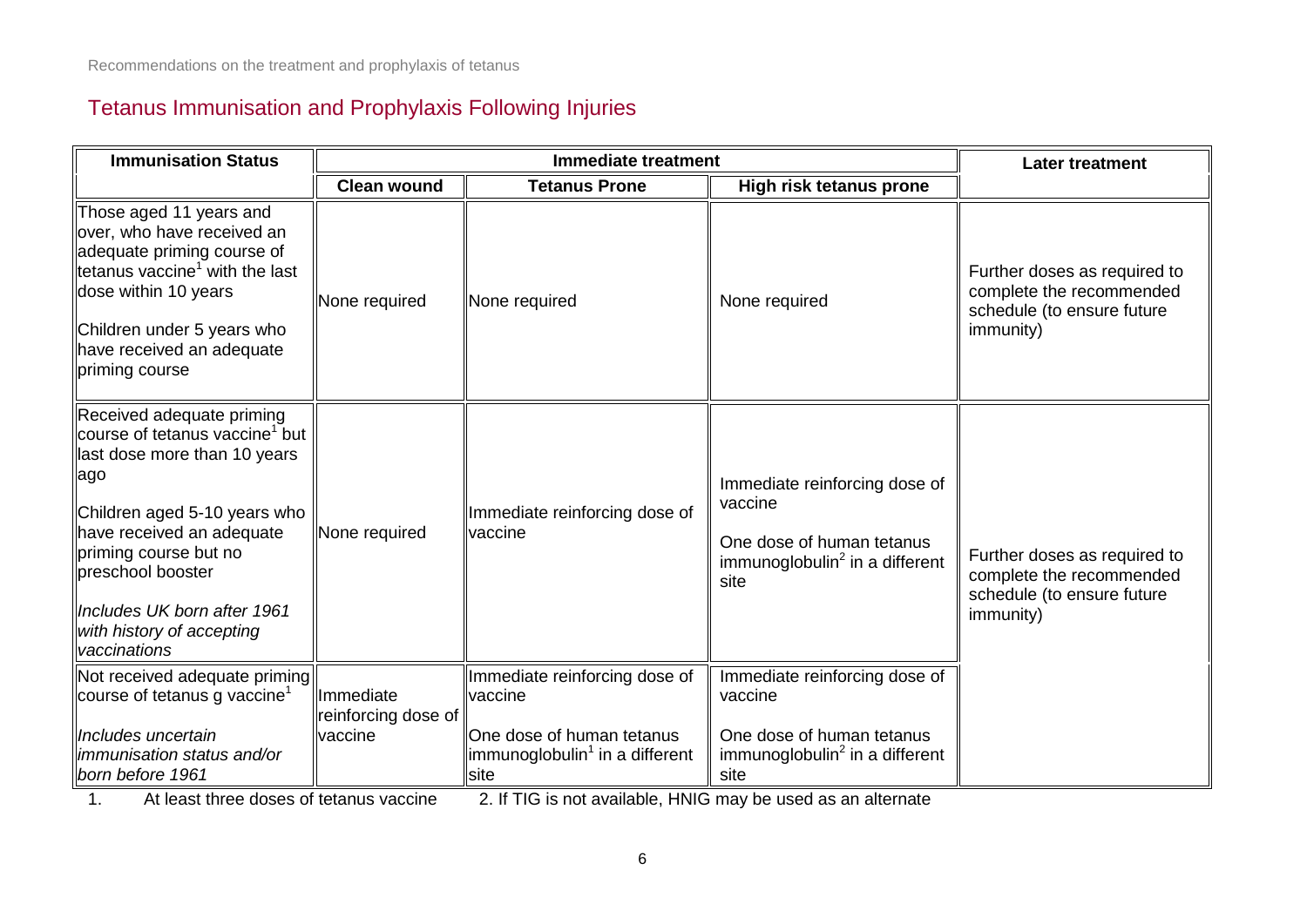### Rationale for interim changes in guidance

In the UK, 5 doses of tetanus containing vaccine are routinely offered. The primary series of tetanus containing vaccine is at 2, 3 and 4 months of age, and then a schoolentry booster is recommended at 3 years 4 months. Although antibody levels decline around five years after the primary series in infancy, there is an excellent response to the booster at 3 years 4 months of age and antibody levels persist at least until age 14, when the adolescent booster dose also results in rapid and high increase in antibody. A recent WHO review concluded that following the primary series, typically immunity persists for 10 years after the fourth dose and for at least 20 years after the fifth dose (WHO, The Immunological Basis for immunization series Module 3: Tetanus Update 2018, under review). Universal vaccination was introduced into the UK in 1961.

The rationale for using IM-TIG in at-risk individuals is to sufficiently and rapidly raise antibody levels in exposed individuals who cannot rely on immune memory – peak levels are achieved 4 days after an IM dose. In individuals who have completed a full primary course, a measurable increase in antibody titres following a vaccine booster has been observed as early as 4 days, but levels increase substantially from day 7. The median incubation period for tetanus is reported as 7 days but can range from 4-21 days and therefore it is important that either TIG or active boosting occurs promptly following an exposure. It has also been shown that the antibody levels achieved 5-7 days after a reinforcing dose of vaccine likely exceeds the estimated antibody boost from a prophylactic dose of im TIG in an adult.

#### **Recommended dose of IM-TIG**

The recommended dose of intramuscular TIG is:

- 250 (IU) for most uses
- 500 IU if more than 24 hours have elapsed or there is risk of heavy contamination or following burns

The dose is the same for both adults and children.

IM-Tig is available in 1ml ampoules containing 250 units (IU). If TIG (for intramuscular use) cannot be sourced, Human Normal Immunoglobulin (HNIG) for subcutaneous or intra-muscular use may be given as an alternative. Based on testing for the presence of anti-tetanus antibodies of one HNIG product, Subgam 16%, the volume of Subgam 16% required to achieve the recommended dose of 250IU is approximately 5mls – equivalent to one vial of 750mg. PHE has not undertaken formal testing of other available HNIg products for subcutaneous use but similar levels of anti-tetanus potency are likely, based on their immunoglobulin concentration.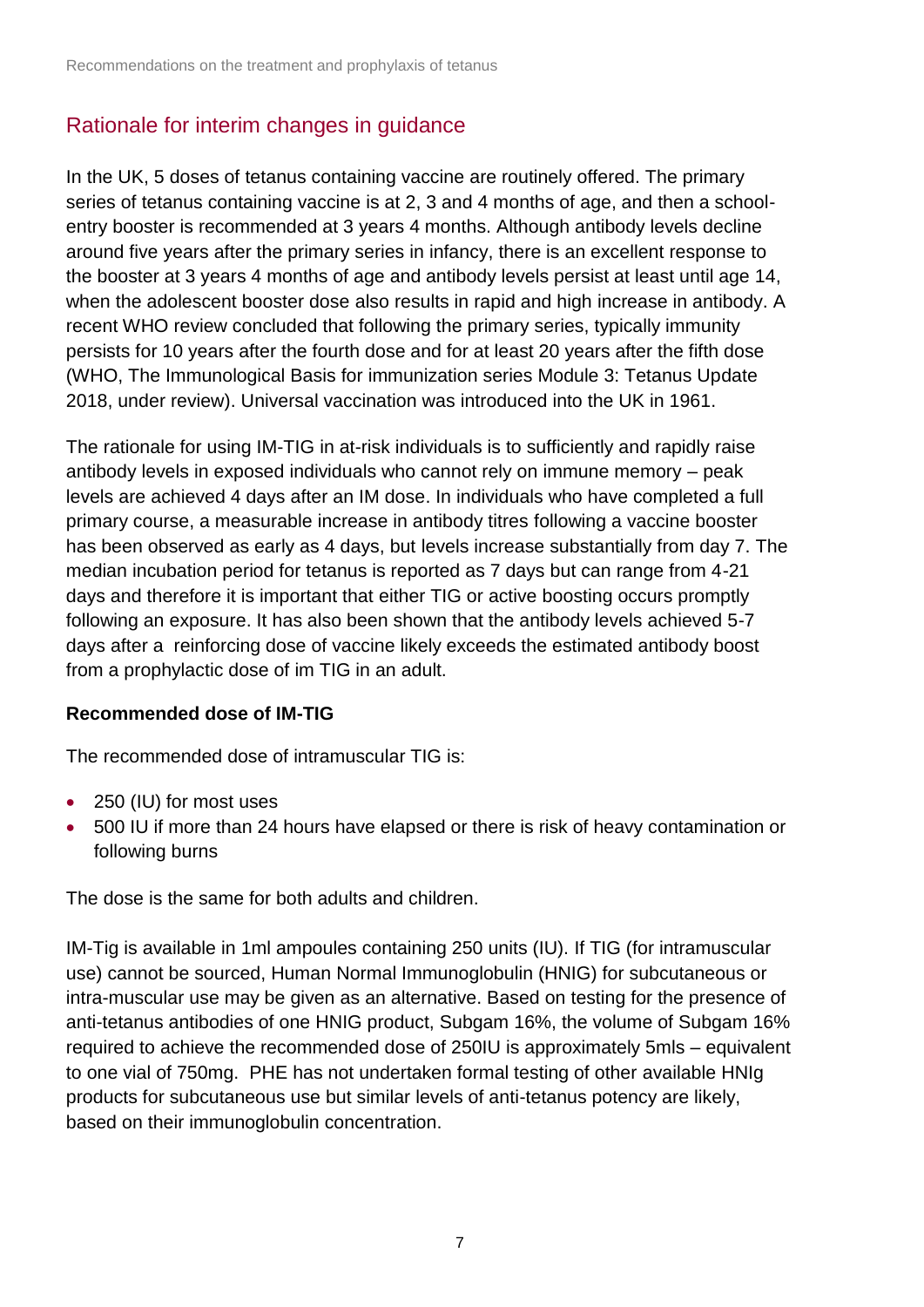**The dose guidelines for management of tetanus prone wounds using IM-Tig or HNIG for subcutaneous use are summarised in the Table**

| <b>Indications</b>                                                                                          | $Im-Tlg$ | Subgam 16%<br>(HNIG for IM or SC<br>use) |
|-------------------------------------------------------------------------------------------------------------|----------|------------------------------------------|
| For most uses                                                                                               | 250 IU   | 750 <sub>mg</sub>                        |
| If more than 24 hours<br>have elapsed and<br>there is risk of heavy<br>contamination or<br>following burns. | 500 IU   | 1500 <sub>mg</sub>                       |

NHS Trusts should source supplies of immunoglobulin for management of tetanus prone wounds directly from the manufacturer.

### <span id="page-7-0"></span>2. Treatment of Clinical Tetanus with Intravenous Immunoglobulin (IVIG)

Early treatment with human intravenous immunoglobulin (IVIG) can be lifesaving and its use should be considered based on a clinical assessment. An IV tetanus immunoglobulin (TIG) product is no longer available in the UK. In the absence of IV TIG, IVIG is the recommended treatment for clinical suspected tetanus. This is based on previous testing of the IVIG product Vigam 5% for anti-tetanus antibodies, which was carried out by NIBSC and showed that Vigam contained reasonable levels of tetanus antibody when measured by ELISA which correlated well with *in vivo* Toxin Neutralising Test (TNT) anti-toxin assays. More recently, seven other IVIG products that are commonly available to NHS Trusts: Gammaplex 5%, Privigen 10%, Octagam 10%, Intratect (5% & 10%) and Flebogama (5% & 10%) have been tested for the presence of anti-tetanus antibodies and have been shown to be comparable in terms of their antitetanus potency (see Appendix).

The recommended dose of anti-tetanus antibodies is based on weight:

- for individuals less than 50 kg, 5,000 IU (international units)
- for individuals over 50 kg, 10,000IU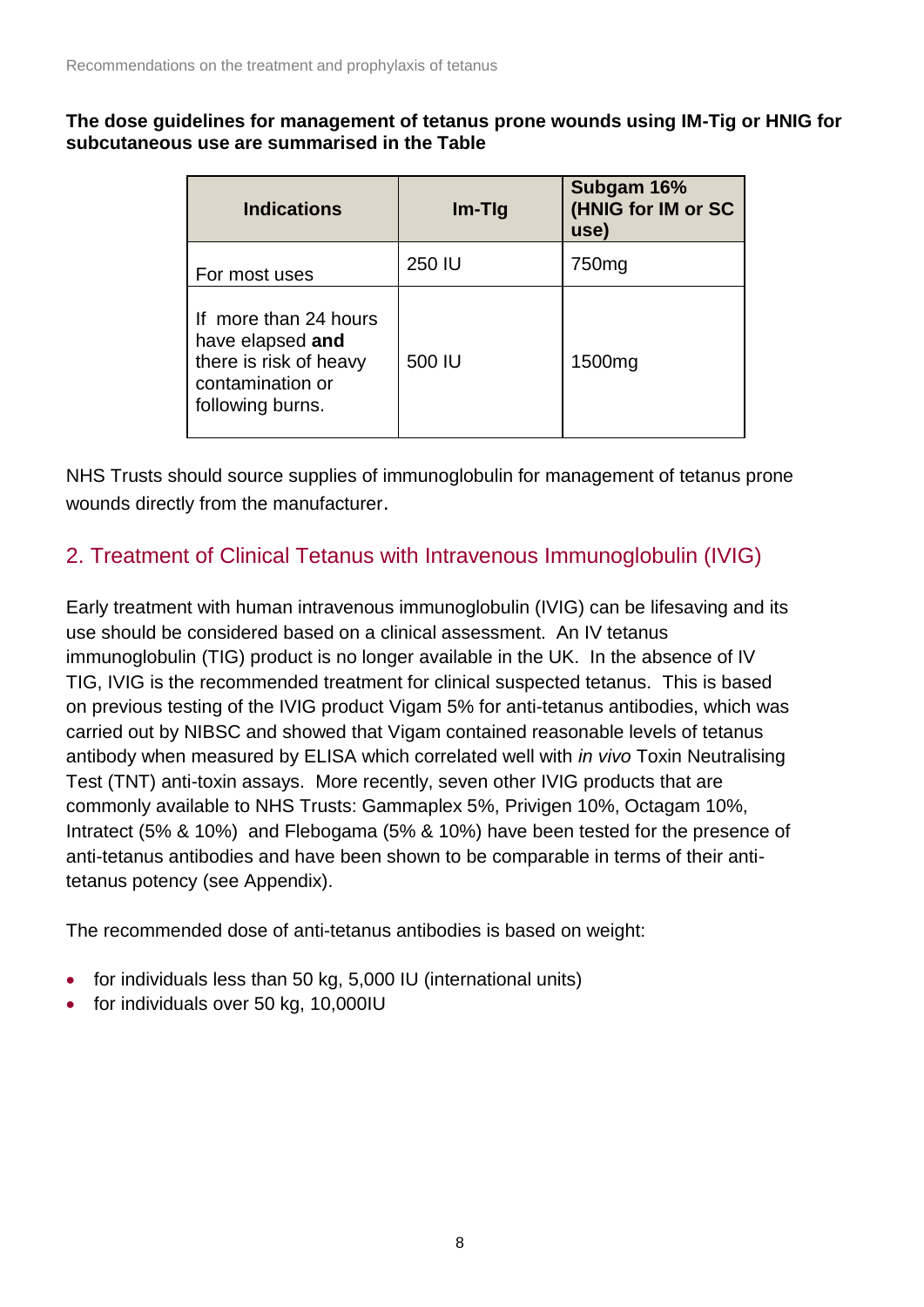The volume of human IVIG required to achieve the recommended dose of anti-tetanus antibodies is:

| <b>IVIg Products tested for anti-</b><br>tetanus antibodies              | <b>Volume required (in ml)</b> |                           |  |
|--------------------------------------------------------------------------|--------------------------------|---------------------------|--|
|                                                                          | For individuals $<$ 50kg       | For individuals $> 50$ kg |  |
| $5\%$ ,<br>$5\%$ ,<br>Gammaplex<br>Intratect<br>Flebogamma 5%, Vigam 5%  | 400ml                          | 800ml                     |  |
| Privigen<br>10%,<br>$10\%$ .<br>Octagam<br>Intratect 10%, Flebogamma 10% | 200ml                          | 400ml                     |  |

\*Due to the slight variability between the products and batches, the lowest antibody levels found have been used to calculate the doses of intravenous immunoglobulin required to achieve the recommended dose of anti-tetanus antibodies.

Please note that intravenous immunoglobulin (IVIG) is not available from Public Health England (PHE). Healthcare Trusts should contact Manufacturers directly for supply (see Appendix).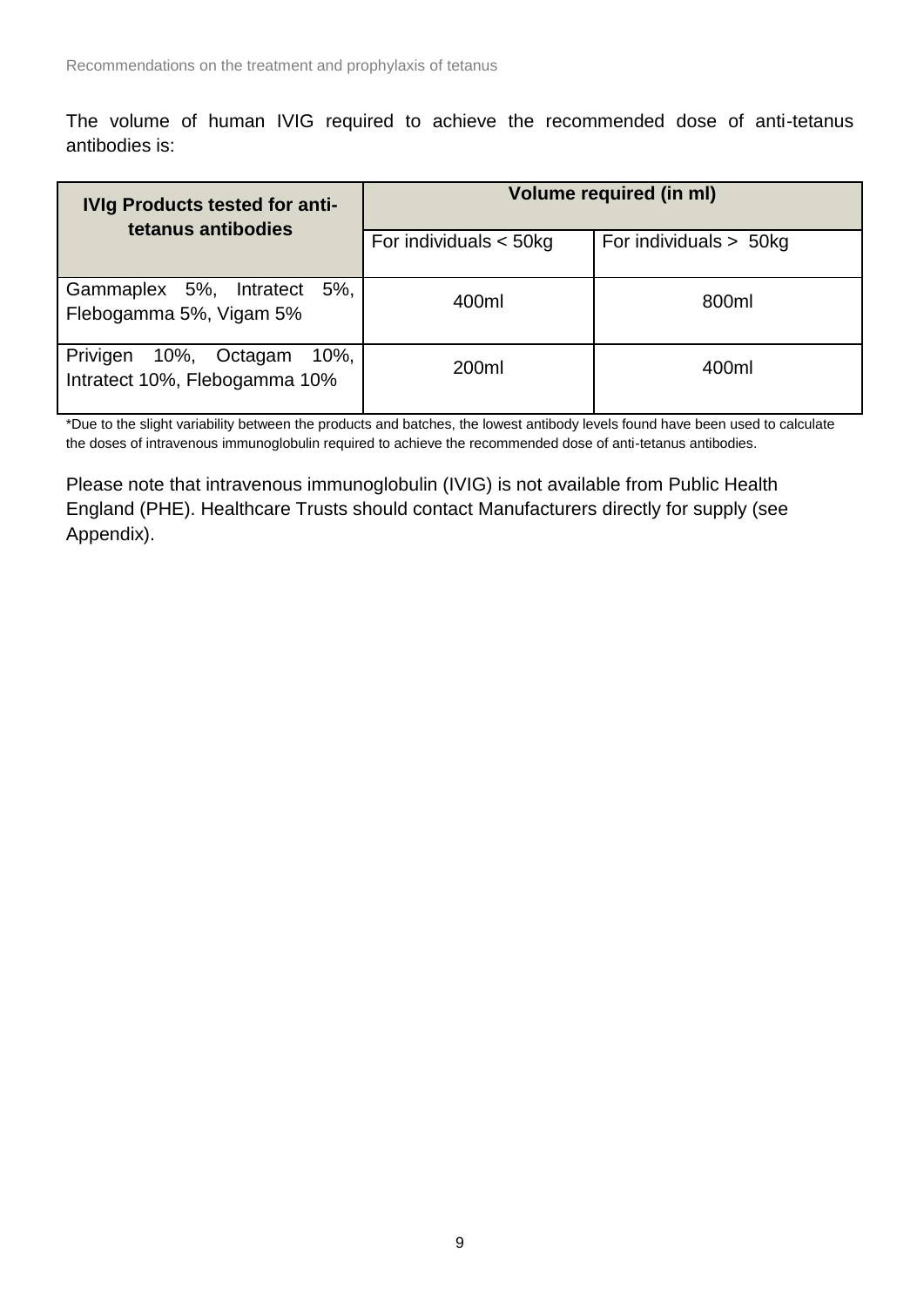# <span id="page-9-0"></span>Appendix: Results from Tetanus Antitoxin assays for Human Normal Immunoglobulin

Testing of human normal immunoglobulin products Subgam and Viagam for levels of tetanus antibodies was performed at the National Institute for Biological Standards and Control (NIBSC) in 2008 and 2011. In 2016, NIBSC undertook further testing of Subgam (for subcutaneous or IM use) and eight IVIG products commonly in use in the NHS: Vigam 5%, Gammaplex 5%, Privigen 10%, Octagam 10%, Intratect (5% & 10%) and Flebogama (5% and 10%). All products tested were comparable in terms of tetanus potency. The 5% products have a tetanus potency of approx. 15 IU/ml and the 10% products of approximately 30 IU/ml. Due to the slight variability between the products and batches, the lowest antibody levels found have been used to calculate the doses of human normal immunoglobulin required to achieve the recommended dose of tetanus antibodies.

| Year<br>of<br>test | <b>Product</b>     | <b>Manufacturer</b> | <b>Route</b>   | <b>Batch number</b>                                   | <b>ELISA IU/ml</b><br>(95% c)                            | <b>TNT assay</b><br>IU/ml |
|--------------------|--------------------|---------------------|----------------|-------------------------------------------------------|----------------------------------------------------------|---------------------------|
| 2008               | Subgam             | <b>BPL</b>          | SC/IM          | <b>SCBN7647</b>                                       | 63                                                       | $(48-69)$<br>57           |
| 2008               | Subgam             | <b>BPL</b>          | SC/IM          | <b>SCBN7651</b>                                       | 64                                                       | 57 (48-69)                |
| 2011               | Subgam<br>(750mg)  | <b>BPL</b>          | SC/IM          | <b>SCBN8611</b>                                       | 66.4                                                     |                           |
| 2011               | Subgam<br>(750mg)  | <b>BPL</b>          | SC/IM          | <b>SCBN8949</b>                                       | 56.9                                                     |                           |
| 2011               | Subgam<br>(1500mg) | <b>BPL</b>          | SC/IM          | <b>SCAN9129</b>                                       | 60.8                                                     |                           |
| 2008               | Vigam              | <b>BPL</b>          | IV             | <b>VLAN7724</b>                                       | 23                                                       | 26 (18-46)                |
| 2008               | Vigam              | <b>BPL</b>          | IV             | <b>VLAN7759</b>                                       | 20                                                       | 18 (15-22)                |
| 2008               | Vigam              | <b>BPL</b>          | IV             | <b>VLAN7730</b>                                       | 23                                                       | 21 (18-26)                |
| 2011               | Vigam (5g)         | <b>BPL</b>          | IV             | <b>VLCN9116</b>                                       | 17.5                                                     |                           |
| 2011               | Vigam (5g)         | <b>BPL</b>          | IV             | <b>VLCN9117</b>                                       | 17.9                                                     |                           |
| 2011               | Vigam<br>(10g)     | <b>BPL</b>          | IV             | <b>VLAN9219</b>                                       | 15.9                                                     |                           |
| 2011               | Vigam<br>(10g)     | <b>BPL</b>          | IV             | <b>VLAN9220</b>                                       | 15.9                                                     |                           |
| 2016               | Vigam 5%           | <b>BPL</b>          | $\overline{N}$ | <b>VLA15350</b><br><b>VLA15015</b><br><b>VLAN0825</b> | 15.3 (14.5-16.2)<br>16.7 (15.8-17.6)<br>17.6 (16.7-18.6) | 21.0 (17.8-25.4)          |
| 2011               | Gammaple<br>x(5g)  | <b>BPL</b>          | IV             | <b>VSCN8627</b>                                       | 17.8                                                     |                           |
| 2011               | Gammaple<br>x(5g)  | <b>BPL</b>          | IV             | <b>VSCN9016</b>                                       | 17.2                                                     |                           |
| 2011               | Gammaple<br>x(5g)  | <b>BPL</b>          | IV             | <b>VSCN9156</b>                                       | 19.6                                                     |                           |
| 2011               | Gammaple<br>x(10g) | <b>BPL</b>          | IV             | <b>VSAN8599</b>                                       | 21.6                                                     |                           |
| 2011               | Gammaple<br>x(10g) | <b>BPL</b>          | IV             | <b>VSAN9070</b>                                       | 16.7                                                     |                           |